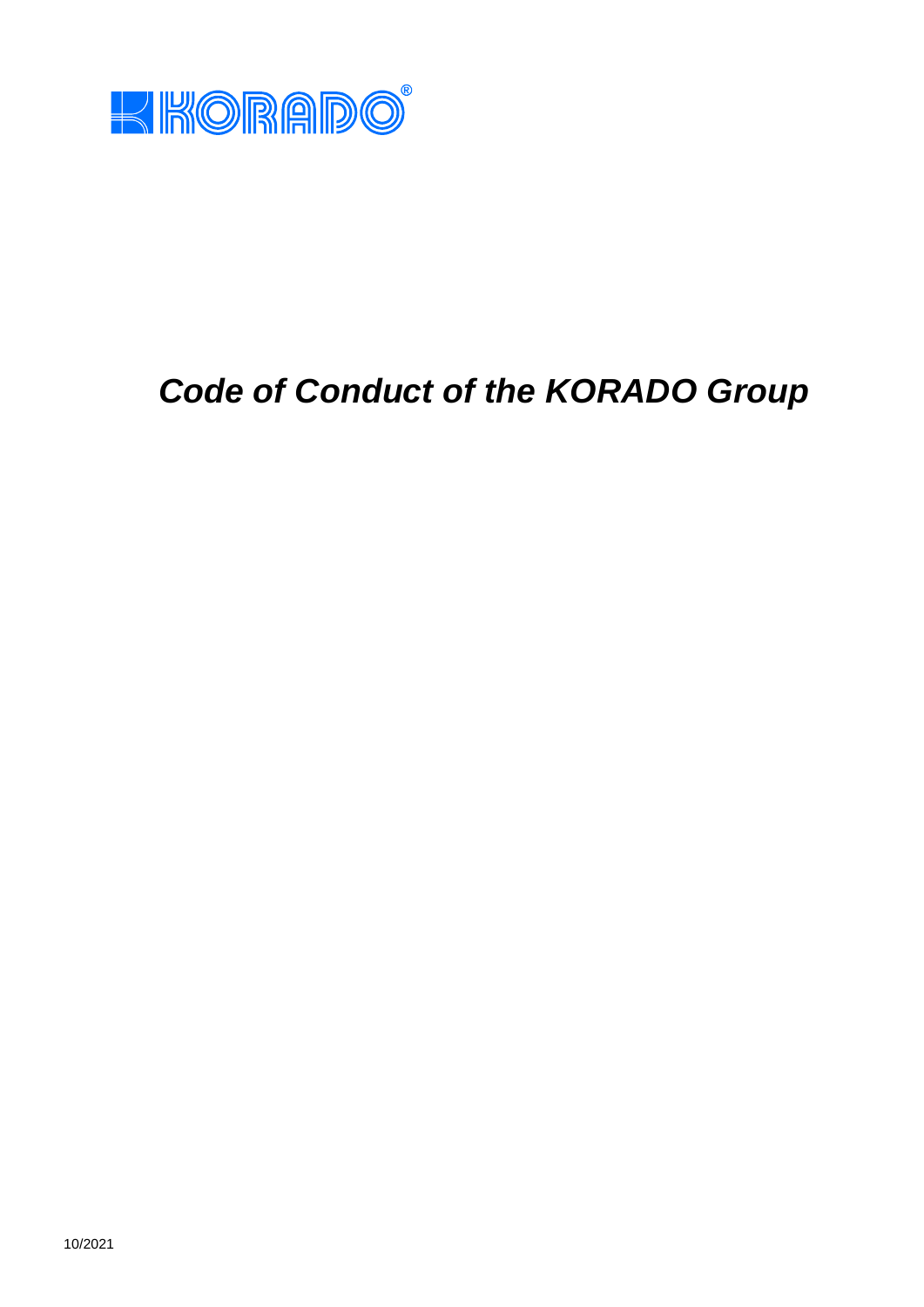|                                                                                          | 3              |
|------------------------------------------------------------------------------------------|----------------|
|                                                                                          | $\mathbf{3}$   |
|                                                                                          | 3              |
|                                                                                          | 3              |
|                                                                                          | 3              |
|                                                                                          | 4              |
|                                                                                          |                |
|                                                                                          |                |
|                                                                                          |                |
|                                                                                          |                |
|                                                                                          |                |
|                                                                                          |                |
|                                                                                          |                |
|                                                                                          |                |
|                                                                                          |                |
|                                                                                          |                |
|                                                                                          |                |
|                                                                                          |                |
|                                                                                          |                |
|                                                                                          | $\overline{7}$ |
|                                                                                          |                |
|                                                                                          | 8              |
|                                                                                          |                |
|                                                                                          | 8              |
|                                                                                          | 9              |
|                                                                                          | 10             |
| 1.7. Acting in Accordance with Moral and Honest Principles in Human Resources Management | 11             |
|                                                                                          |                |
|                                                                                          |                |
|                                                                                          |                |
|                                                                                          |                |
|                                                                                          |                |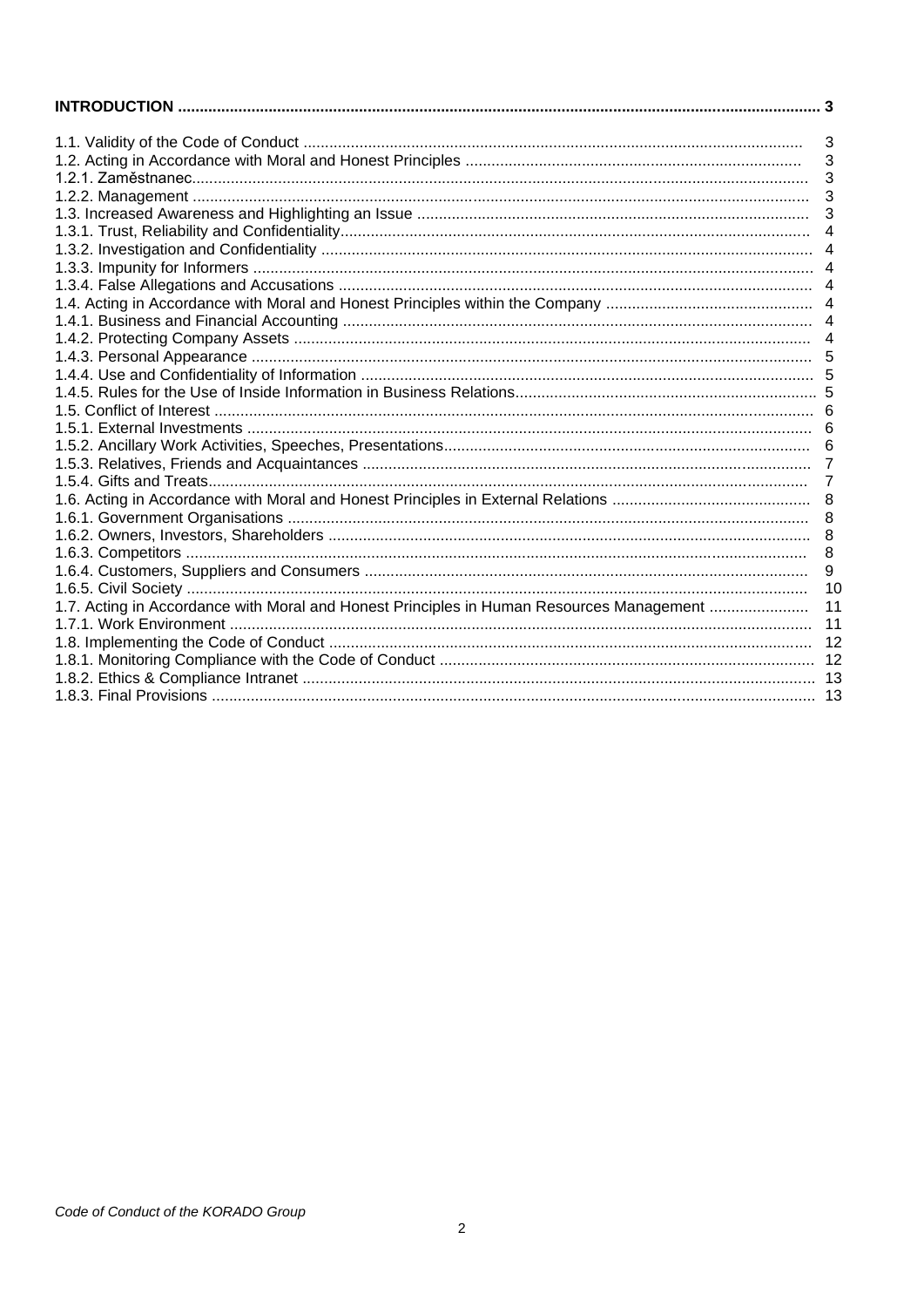# **INTRODUCTION**

It is essential for the KORADO Group and its employees to observe the law, act in accordance with moral and honest principles and always take responsibility for their behaviour.

The Code of Conduct is a guideline for moral and ethical compliance. It is a "tool" for proper behaviour in relation to both the external environment (company, customer, supplier, competitors, etc.) and towards the internal environment (employees and vice versa). The Code of Conduct defines the behaviour of employees as representatives of the Company; it defines responsibilities towards shareholders, customers, suppliers, interest groups, government and state organisations and society as a whole, as well as behaviour towards employees and vice versa. It determines the ethics of all employees and for third parties, it sets the standards that can be expected from the KORADO Group.

The Code of Conduct does not contain the answer to everything and does not address every ethical issue that may arise in reality and therefore if an employee is unsure of the consequences of their behaviour, they should seek advice from, for example, their supervisor or the Company's Ethics & Compliance Committee (ECC).

# **1.1. Validity of the Code of Conduct**

The Code of Conduct is one of the basic documents of the KORADO Group and represents its voluntary commitment to comply with established rules. It is binding for all its employees.

Every employee, as well as every individual acting on behalf of the Company or the KORADO Group, has been familiarised with this Code of Conduct through the relevant head (VZ), before commencing representation of KORADO. All employees must act and behave in accordance with the Code of Conduct and all applicable laws, rules and principles. Should the Code of Ethics conflict with the applicable legislation of a country, the applicable legislation must be observed.

# **1.2. Acting in Accordance with Moral and Honest Principles**

# 1.2.1. The Employee

Every employee shall behave and act in accordance with the Code of Conduct and with the right to deter, at any time and in any place, even the appearance of impropriety.

If anyone is in doubt about their conduct, it is a good idea to ask the following questions:

- Is it legal?
- Is it in line with the Code of Conduct?
- Is it ethical?
- Will this behaviour lead to a positive evaluation of me or of the company?
- Would I want to read about it in the newspaper?

If the answer to any of the questions is no, the employee should avoid such behaviour.

# 1.2.2. Management

A manager should always respond appropriately to questions or to increased concern about behaviour as it relates to the Code of Conduct from subordinates.

They should also uphold and adhere to the Code of Conduct and:

- Ensure that all subordinates understand their obligations under the Code of Conduct and Company Policies;
- Discuss and reinforce awareness of and adherance to the Ethics Policy and Code of Conduct;
- Create an environment free from fear of potential retaliation;
- Never encourage or induce subordinates to achieve business and work results in violation of ethics, the Code of Conduct and the law;
- Avoid violating either the Code of Conduct or the law through their actions.

# **1.3. Increased Awareness and Highlighting an Issue**

It is everyone's responsibility to uphold the ethical standards of the KORADO Group. Any violation or indication that actions contrary to the Code of Conduct may be occurring should lead to increased attention and caution on everyone's

*Code of Conduct of the KORADO Group*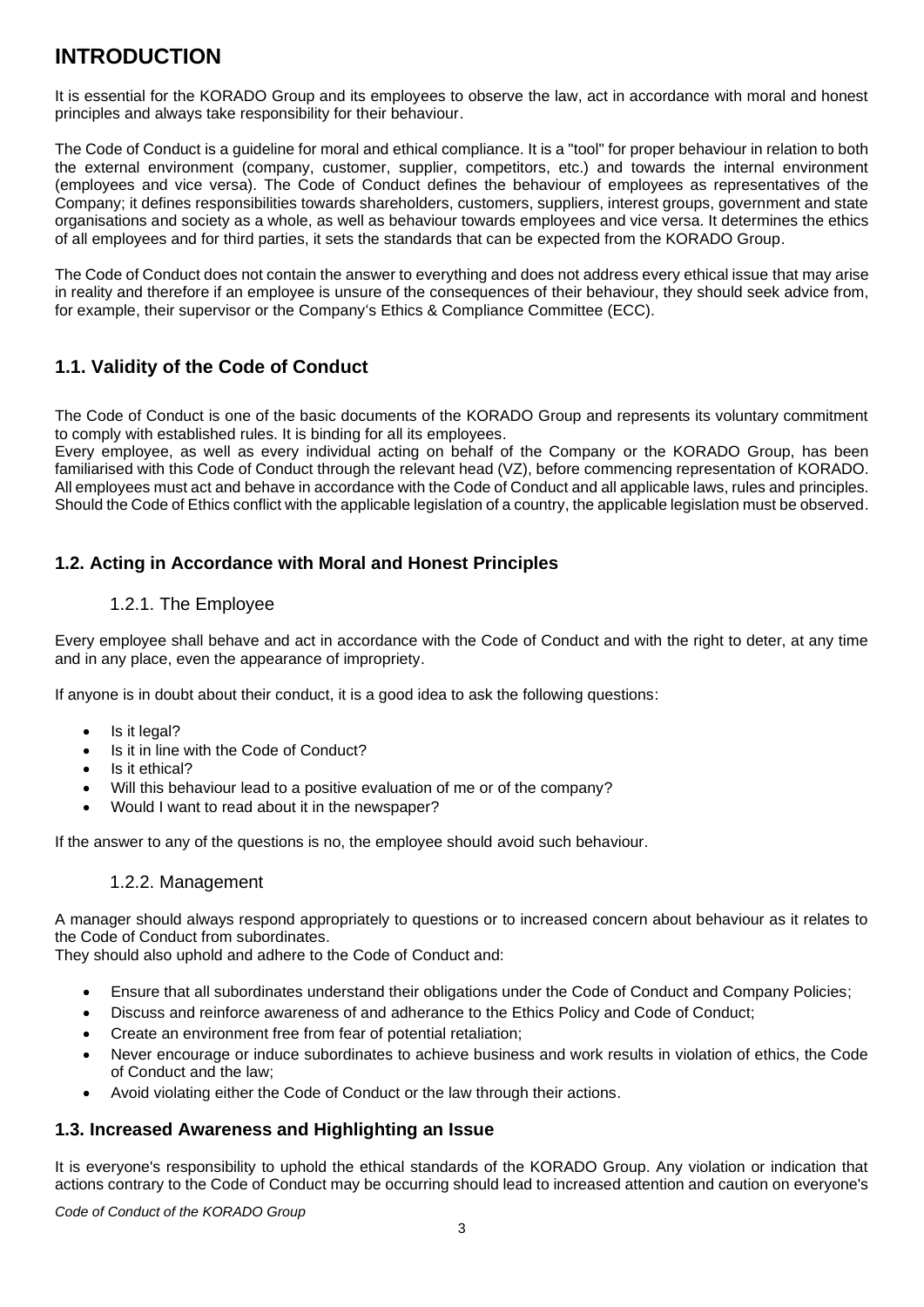part and attention should be drawn to this fact. Only by doing so can the Company respond in a timely manner and take action against such conduct, ideally before it violates the law or threatens the Company's health, safety or reputation.

There are several ways to raise concerns about problematic behaviour or actions. Members of Senior Company Management (SCM) or the ECC can be contacted on this matter.

# 1.3.1. Trust, Reliability and Confidentiality

If someone decides to report a potential problem, they can remain anonymous. If they choose not to report anonymously, the company will use all available means to conceal their identity. This is why it must also be taken into account that it may not be possible, for example, to provide information on the outcome of an investigation.

# 1.3.2. Investigation and Confidentiality

The Company takes all reports of possible misconduct seriously and will conduct a discreet investigation to determine whether a violation of the Code of Conduct has occurred and will take corrective action as appropriate. Anyone questioned in connection with the conduct of an investigation should cooperate fully and answer honestly and truthfully the questions asked.

# 1.3.3. Impunity for Informers

The Company values the assistance of employees who identify any situations that the Company should address. Any retaliatory or retributive actions taken against an employee who honestly raises a potential issue is a violation of the Code of Conduct. Raising a concern or participating in an investigation shall not be grounds for hostile behaviour towards an employee, in particular, demotion, loss of benefits, threats, harassment, bullying or discrimination. If anyone believes that they are the victim of any of this type of hostile behaviour, they should report it to their supervisor or the Human Resources and Payroll Manager (HRPM).

# 1.3.4. False Allegations and Accusations

The Company will protect any employee who honestly raises a concern. Intentionally making false or dishonest reports or lying during an investigation, as well as interfering or refusing to cooperate with an investigation, are also considered violations of the Code of Conduct. An honest report does not necessarily mean that the investigation will confirm it in whole or in part, but any report must be consistent with the belief that the information provided is accurate and truthful.

# **1.4. Acting in Accordance with Moral and Honest Principles within the Company**

# 1.4.1. Business and Financial Accounting

All Company business and financial records must be accurate and complete, represent fairly all transactions, and be made in a timely manner and in accordance with applicable accounting rules and regulations. This applies not only to accounting but to all reporting.

Ensuring accurate and timely complete business and financial information is the responsibility of every employee of the Company, not only the Finance and Controlling personnel. Accurate accounting and reporting contributes significantly to the Company's reputation and credibility, while meeting legal and regulatory obligations.

# 1.4.2. Protecting Company Assets

The Company's assets must be protected and used only for their purpose and for the benefit of the Company. Examples of company assets:

- Money;
- Materials, goods and products;
- Employee working time;
- Computer systems and software;
- Telephones:
- Wireless communication equipment;
- Photocopiers;
- Company vehicles;
- Proprietary information;
- Trademarks.

*Code of Conduct of the KORADO Group*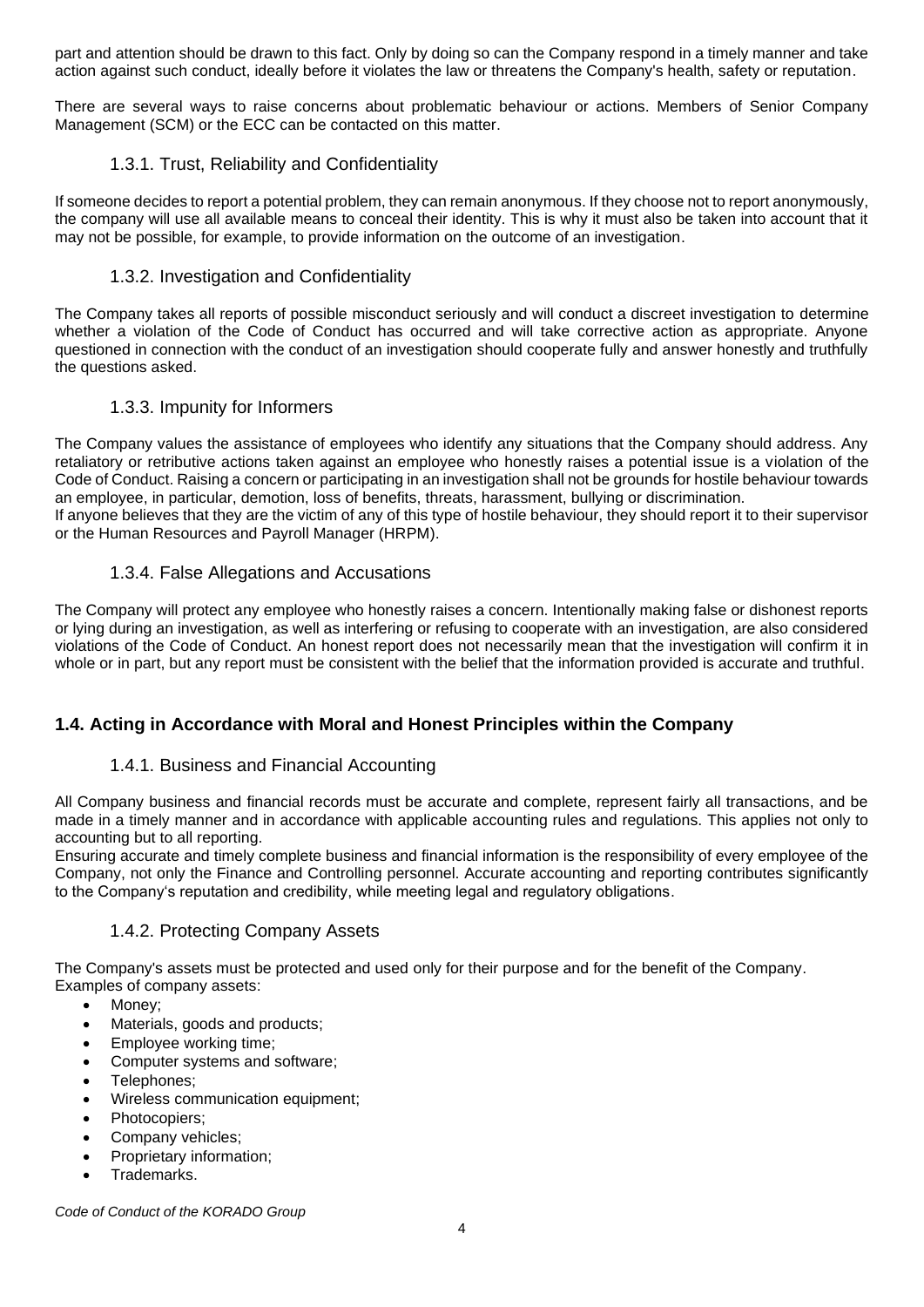Company assets should only be used for the benefit of the Company and in accordance with internal company regulations (such as the Company's Working Rules, 07-02 TOP Use of Company IT, etc.), but common sense should be used in this case. For example, an occasional personal phone call or personal email is acceptable during working hours. Company assets should be used in accordance with OPR-10-01 Company Policy.

Asset protection means, but is not limited to:

- Not to engage in personal activities during working hours, especially not those that interfere with the performance of work duties;
- Use Company computers and Company equipment for Company business only, while it is prohibited to use any Company assets for illegal or unethical activities, such as gambling, pornography or other indecent activities;
- Not to take advantage of financial benefits obtained by virtue of the position held in the Company.

## 1.4.3. Personal Appearance

The appearance of a Company employees helps to create the reputation and prestige of the Company as a whole. Dress, neatness and elegance contribute to the way clients and business partners, as well as colleagues in the workplace, perceive an employee and the Company as a whole.

The image and appearance of a Company employee is expected to be appropriate in terms of quality of dress, style, personal hygiene and adequate cleanliness to inspire credibility. All of this adds up to a refined and professional demeanour.

## 1.4.4. Use and Confidentiality of Information

Illegal use of the Company's confidential and strategic information by an employee is considered a serious breach of duty and may result in termination of employment.

Employees are required to protect private Company information, even outside the workplace and working hours, and even after termination of employment. Private Company information is defined as any information that is not part of the Annual Report. Private Company information should not be disclosed outside the Company, even to family and friends. Only information that is contained in the Company's Annual Reports may be given to third Parties. Disclosure of information beyond that contained in the Annual Report may only be made with the approval of the CEO. All confidential information must be handled in accordance with OPR-10-01 Company Policy and related Company policies (such as 09-13 TOP Company File Service, Company Working Rules).

## 1.4.5. Rules for the Use of Inside Information in Business Relations

Employees are prohibited from trading in shares, including financial instruments whose price depends directly or indirectly on those shares, or in the shares of any company in the KORADO Group on the stock exchange or over-thecounter markets on the basis of private/internal Company information. It is also prohibited to provide such information to other persons who could use it for this purpose. Moreover, such conduct is illegal and could lead to criminal prosecution, including personal liability for damages.

For this purpose, private/internal Company information means any information that a reasonable investor would consider relevant to their investment decision and that would be likely to affect the share price. Such information may relate not only to companies within the KORADO Group, but also to other companies (issuers) which the employee becomes aware of by virtue of their position within the Company.

Private/internal information may be obtained by an employee either by virtue of his/her position/function and related competence or by chance.

This includes private/internal information regarding:

- financial results;
- financial plans or budgets;
- changes in dividends;
- significant mergers or acquisitions;
- divestments of assets;
- particularly significant contracts or strategic plans;
- significant developments in litigation;
- technical or product developments;
- significant changes in management, joint ventures and significant business agreements;
- business relationships.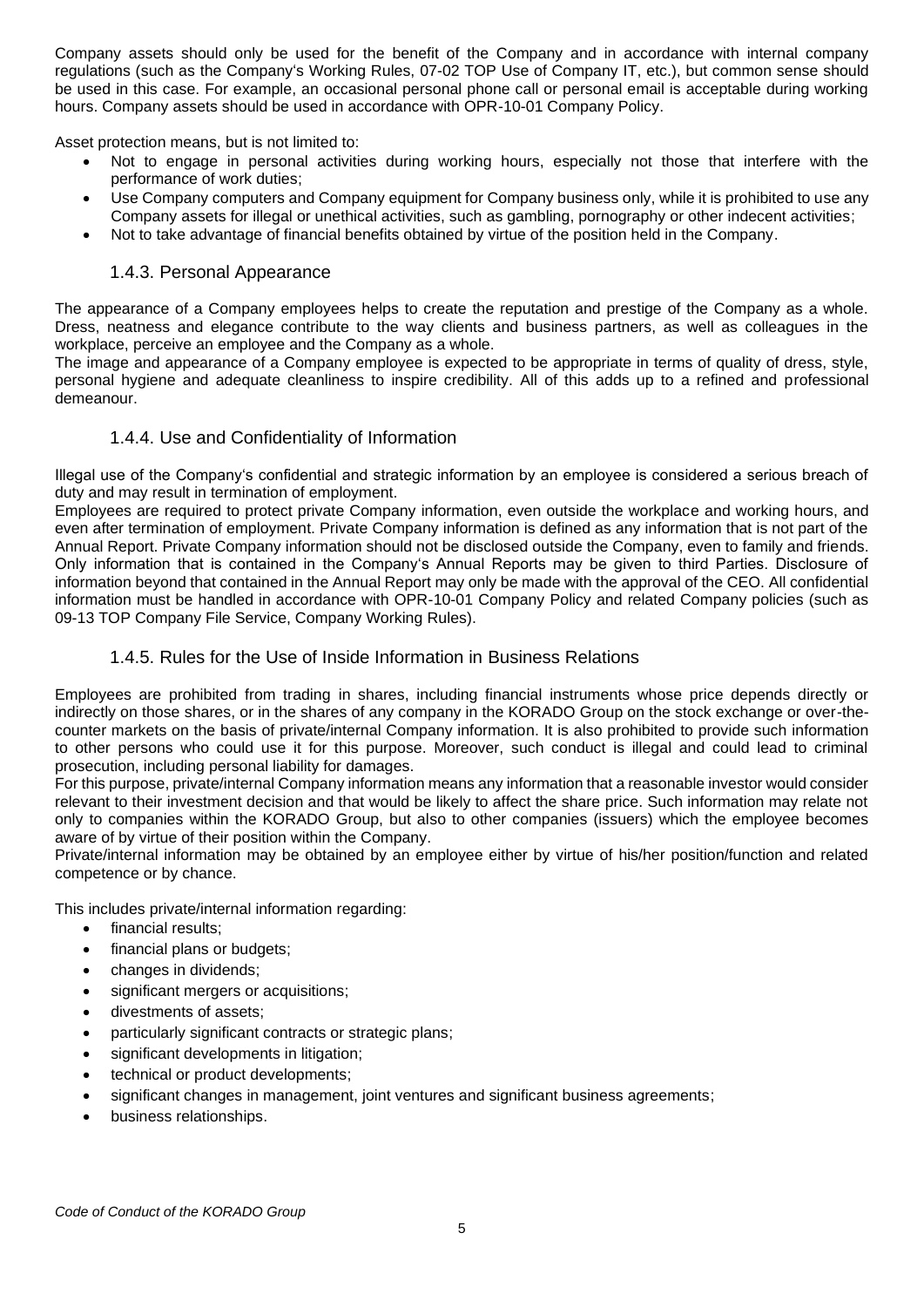If employees have such information available, they must refrain from trading in the shares to which the information relates until the day after the date on which the information is made public. If there is any doubt as to whether the purchase or sale of shares may be in violation of the internal insider trading policy, it is advisable to consult with the employee's supervisor and/or the Ethics & Compliance Committee.

As a precautionary measure against possible violations of the rules relating to the use of internal information in the Company's business dealings by members of the Company's Senior Management, its officers must not carry out any transactions in shares of companies in the KORADO Group during the two weeks prior to the end of the quarter or business year. This prohibition applies until two days after the publication of the quarterly or business year-end results. This rule also applies to all employees of the KORADO Group whose activity or position gives them access to financial results or other material information that has not yet been made public.

## **It is Forbidden to Disclose any Private Information.**

Disclosure of internal Company information/private information without proper authorisation occurs whenever such information is disclosed outside the normal scope of an employee's employment or professional duties or in the performance of other duties for the benefit of the issuer. This applies both to information disclosed within the KORADO Group and to information disclosed outside the Company, including to journalists, financial analysts, customers, consultants, family members or friends. Employees must always ensure that internal information is kept secure or locked away so that unauthorised persons cannot gain access to it.

Persons with knowledge of inside information must not make any recommendation to any third Party to buy or sell shares to which the information relates or otherwise encourage a third Party to do so.

# **1.5. Conflict of Interest**

A conflict of interest arises when personal interests and relationships conflict or could conflict with the ability to act in the best interests of the Company or the KORADO Group. If a potential conflict of interest is suspected, the following questions must be asked:

- Could my personal interests conflict with those of the Company?
- Could it look like a conflict of interest, either externally or within the Company?

If uncertain, advice or assistance should be sought. If there is uncertainty about how to proceed, it is a good idea to consult with your supervisor and/or the Ethics & Compliance Committee.

This section of the Code of Conduct contains rules regarding some common conflicts of interest. However, it cannot capture all potential situations.You must therefore rely on practical experience and use your judgement in evaluating situations as they arise. If there is uncertainty about how to proceed, advice should be sought.

Particular care must be taken when selecting a supplier or when dealing with suppliers and customers on behalf of the KORADO Group. It is also always necessary to follow the relevant internal rules and regulations.

# 1.5.1. External Investments

It is essential to avoid making any investments that could influence decisions made on behalf of the Company (such as equity holdings or share ownership in customers, suppliers or competitors).

# 1.5.2. Ancillary Work Activities, Speeches, Presentations

It is also possible to be employed outside the KORADO Group, provided, however, that such employment does not in any way hinder the performance of the duties of the job. Any other work activity must also be in accordance with OPR-10-01 Company Policy and internal regulations and rules and certainly must not conflict with the competition clause set out in the management agreement.

Employment or the provision of services for remuneration to customers, suppliers or competitors is not permitted.

Speeches or presentations on behalf of the KORADO Group for remuneration or compensation for related costs may only be made with the prior written approval of a supervisor.

In general, a person may only hold a directorship or be a member of the board of directors of another company with the written consent of the Chief Executive Officer. This consent must be updated annually. This consent may not be required if any of the above positions would be held by virtue of a requirement of the KORADO Group. Such consent is also not required if it were a charitable or non-profit organisation or a family business, provided that it is not a customer, supplier or competitor.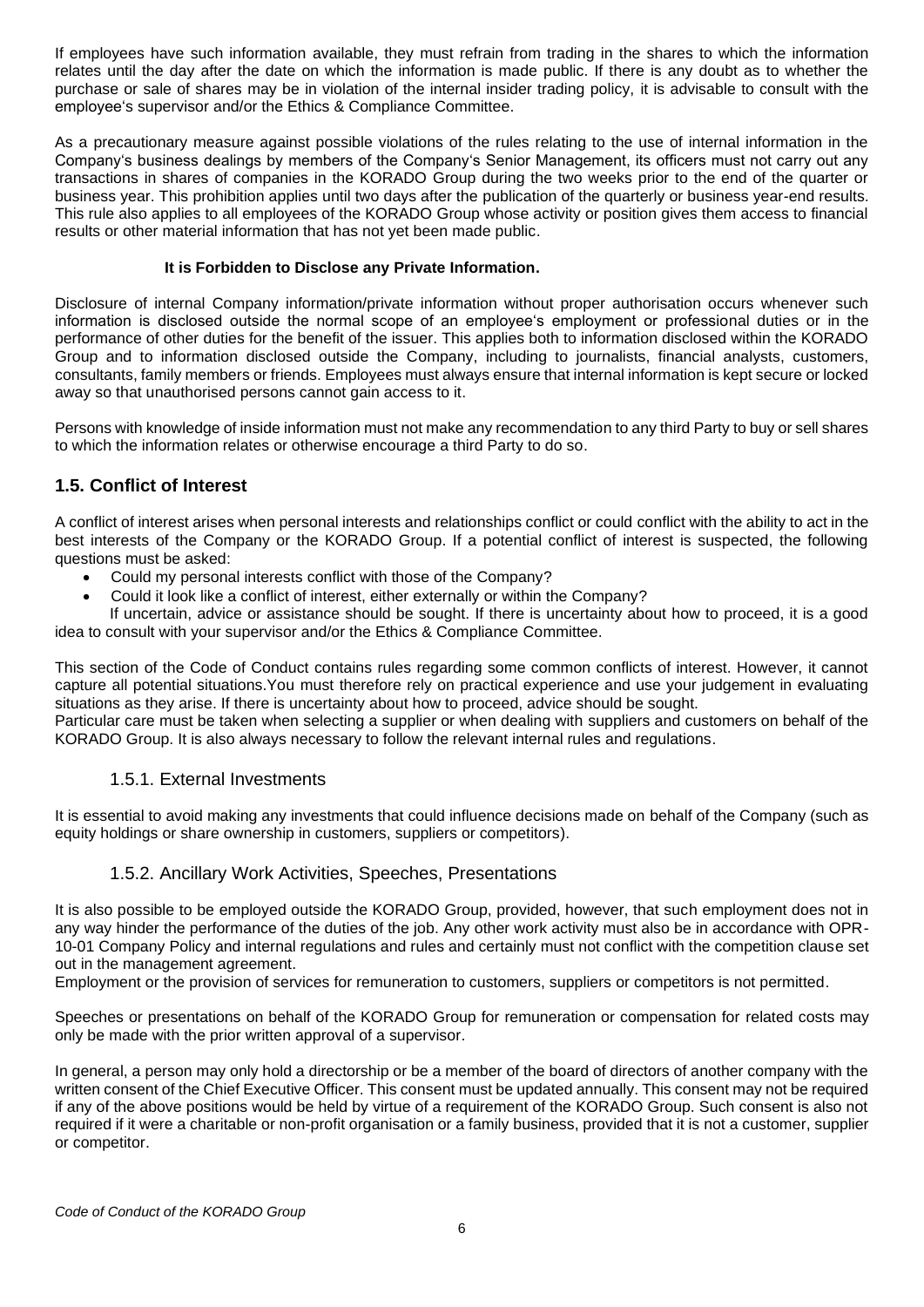# 1.5.3. Relatives, Friends and Acquaintances

If an employee of the KORADO Group has close relatives, friends or acquaintances who are employed by an entity which the KORADO Group works with, this does not constitute a conflict of interest in terms of the Code of Conduct, provided that:

- the employee has no authority to deal with these companies on behalf of the KORADO Group and/or
- the employee's relative, friend, or acquaintance does not deal with the KORADO Group on behalf of the company where they are employed.

If the close person is employed by a competitor, this must be reported to the direct supervisor; the information must be recorded in the employee's personnel file and updated annually.

The conduct and actions of an employee must always be in the best interests of the Company, even when the employee's relatives, friends or acquaintances work for customers or suppliers. Also, personal, friendship or family relationships in the workplace must not interfere with an employee's ability to act and perform in the best interests of the Company. Any employment decisions must always be made on the basis of informed and professional judgement and should not be influenced by other reasons or causes.

# 1.5.4. Gifts and Treats

It is not permitted to accept gifts, invitations to meals or entertainment from customers and suppliers if this would influence the decision or outcome of business transactions or the performance of work duties. Any acceptance of the above that is beyond the following restrictions must be approved in advance in writing by the immediate supervisor.

#### **Gifts**

- It is not permitted to accept gifts in return for anything promised to a customer or supplier.
- It is not permitted to solicit gifts from a customer or supplier.
- It is not permitted to accept financial gifts in any form.
- It is not permitted to accept gifts of value. An example of a gift that may be accepted is a pen with a logo or a small gift basket; i.e. gifts that have only a nominal or symbolic value.
- Gifts or discounts for a large group of employees may be accepted if they are part of a contract between the Company and the supplier or customer and only in accordance with the customer's or supplier's intention.

#### Invitations to Meals or Refreshments and Entertainment

- It is not permitted to accept invitations for meals, refreshments or entertainment in return for anything promised to a customer or supplier.
- It is not permitted to solicit invitations to meals, treats or entertainment from a customer or supplier.
- An occasional invitation for a meal, refreshments or entertainment may be accepted if the supplier or customer is also attending the event and the costs involved are in accordance with local customs regarding refreshments and entertainment in the context of a business meeting. For example, a casual business dinner or participation in a local sporting event is generally acceptable.

#### Travel and "Premium" Events

If an employee is invited by a customer or supplier to attend an event and it also involves out-of-town travel or accommodation, or a so-called "premium" event such as the Olympics, World Cup, Cup Championships or Academic Awards, this should always be discussed with the employee's superior who will assess whether the employee's attendance is logically justified. If so, the Company should pay the associated costs (travel, accommodation)).

#### Declining Gifts, Invitations to Meals or Treats

If something is offered that goes beyond the above examples that can be accepted, it should be politely declined, citing the Code of Conduct and internal company rules and regulations. If it is clear that returning or not accepting such an offer would be perceived as gross indecency, the gift may be accepted with the understanding that the gift should be given to the Company, which will then arrange for this benefit to be passed on to a charity or distributed to a larger number of employees.

#### **However, under no circumstances can a share in any company be donated or accepted.**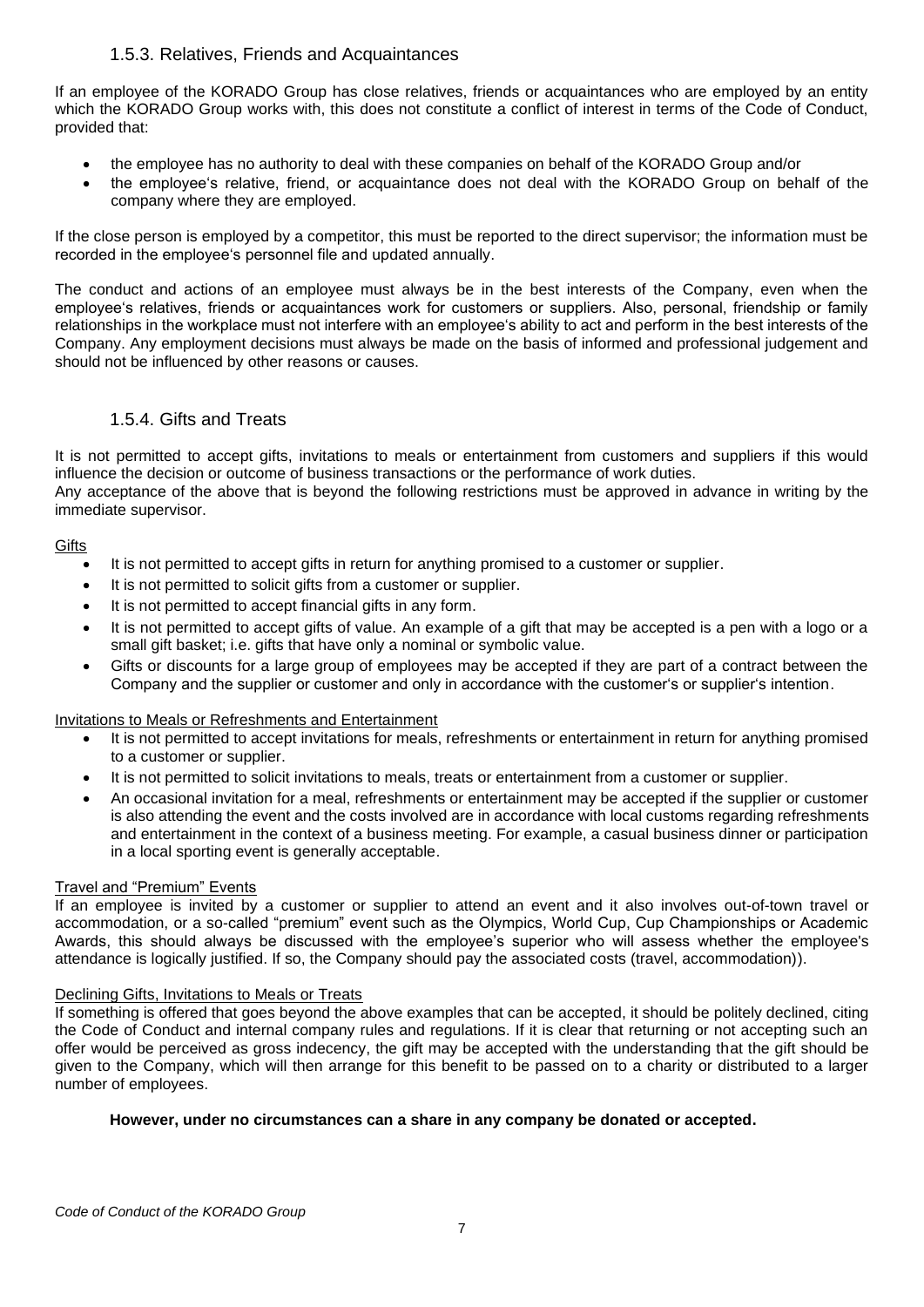# **1.6. Acting in Accordance with Moral and Honest Principles in External Relations**

A company's external relations are essential to its success. Within the external environment, it is essential to treat everyone with integrity and in accordance with the law.

## 1.6.1. Government Organisations

The global nature of business also means dealing with representatives of various governmental organisations on a global scale. Government transactions are generally subject to specific rules that differ from trading and dealing with private entities. It is always important to know whether these rules are being followed in negotiations and to seek advice or assistance when in doubt.

#### **It is generally forbidden to offer anything to a public official in return for any advantage.**

Public officials are:

- Government employees or employees of a company that is controlled by a government, anywhere in the world;
- Political parties and representatives of those parties;
- Candidates for political office;
- Employees of public international organisations such as the United Nations.

It is everyone's responsibility to know whether or not they are dealing with a public official and if there is any doubt, advice should be sought from a supervisor or the Ethics & Compliance Committee.

## **1.6.1.1. Corruption, Bribery**

Corruption is defined as giving or offering anything of value or worth in order to influence someone's actions or decisions. Corruption and bribery are strictly prohibited and violation of the law will lead to criminal prosecution. In relation to corruption, further information can also be obtained from Transparency International's website under their legal advice section.

## 1.6.2. Owners, Investors, Shareholders

Financial resources are essential for achieving the Company's goals and also for its sustainable development. The financial results achieved can stimulate investor interest or do the opposite It is therefore in all of our interests to deliver honest, accurate and timely information about the Company's performance to our shareholders and investors. This also applies to public information provided through public communications.

The Company is responsible to its shareholders for taking decisions and actions that are in its best interests.

# 1.6.3. Competitors

It is necessary to be particularly cautious when dealing with competitors and also when gathering information regarding competitors. Relations with competitors are viewed as particularly sensitive and are protected by various laws with this in mind.

#### **1.6.3.1. Competition Protection Act**

The Company competes honestly and fairly and in compliance with all applicable laws. These laws are often very comprehensive and complex and can vary from country to country, both in what they contain and where they apply. Conduct permitted in one country may be illegal in another and the penalties for violating such laws can be very severe. Employees should always understand and appreciate the specific laws and measures that apply to them. To this end, they may consult with their supervisor and/or the Ethics & Compliance Committee.

#### **1.6.3.2. Informational Activities**

Company employees are encouraged to gather, share and make use of information about the Company's competitors. However, this must be done in accordance with the law and ethical standards. The Company values and protects its private information and respects and observes this in its dealings with other companies.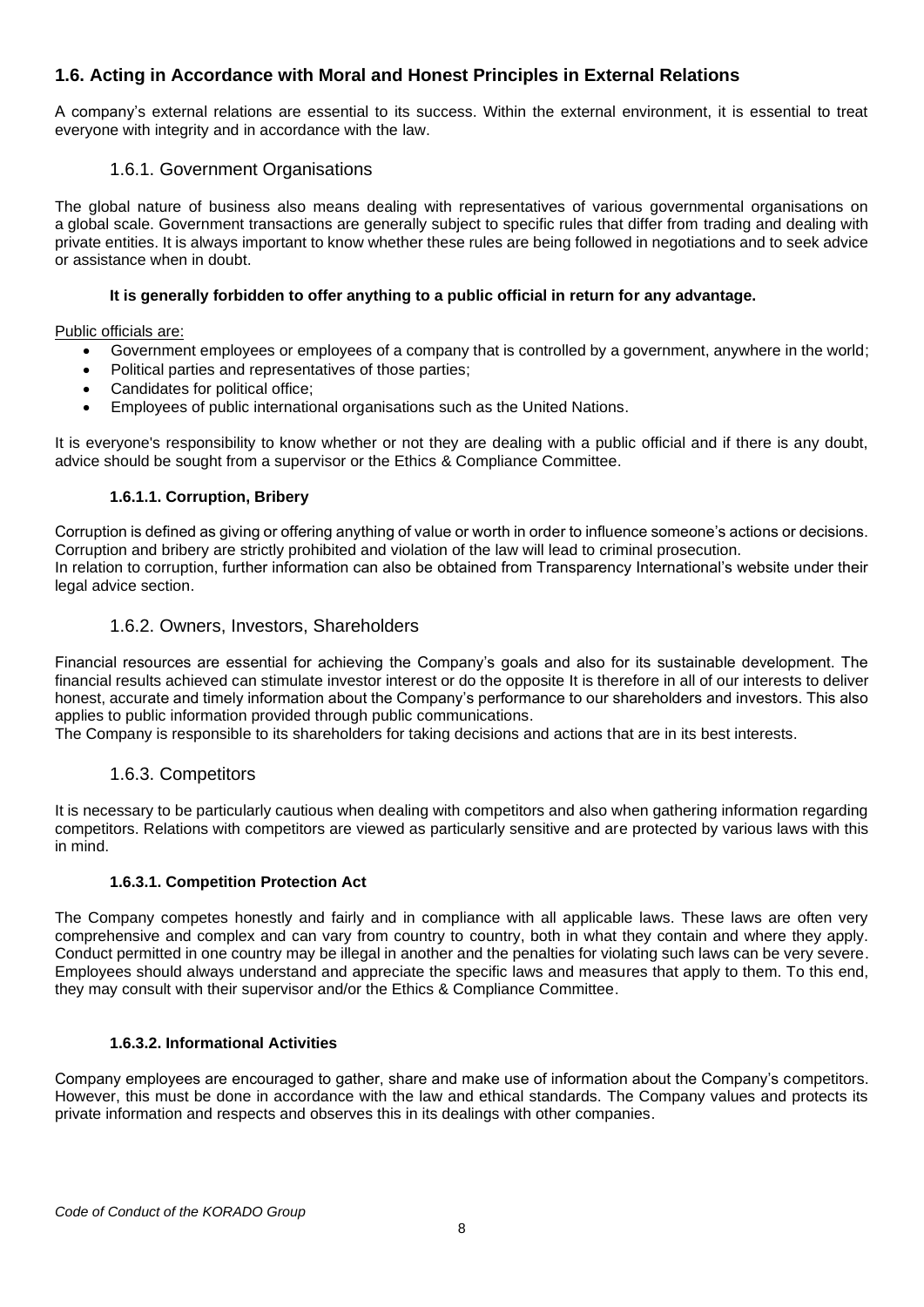## **1.6.3.3. Acceptable Forms of Acquiring Information**

All publicly available sources as well as ethical means of research are considered acceptable forms of obtaining information.Information may be obtained for example from the following sources:

- Publicly available registers and similar records;
- Public speeches by company executives;
- Annual reports;
- Reports and articles provided by public communication media such as newspapers, magazines and other publications.

## **1.6.3.4. Prohibited Activities**

The following methods of obtaining information are prohibited:

- It is not permitted to engage in any illegal or illicit solicitation of information about competitors. This includes such things as theft, trespassing, eavesdropping, hacking, invasion of privacy, bribery, misrepresentation of information or facts;
- The receipt, disclosure and use of competitor information that may be deemed to violate a confidentiality agreement between a third Party and a competitor.

# 1.6.4. Customers, Suppliers and Consumers

The Company values its partnerships with customers and suppliers and treats them in a manner that the Company itself would welcome. The achievement of the Company's objectives depends on its ability to listen to and respect the needs of its customers in every business activity.

It treats everyone fairly, honestly and with respect:

- It is not permitted to engage in unfair, misleading or deceptive practices;
- Company products must be presented honestly and openly;
- It is not permitted to offer, promise or broker anything to a customer or supplier in return for an improper benefit to the Company.

#### **1.6.4.1. Customers**

The Company treats its customers fairly and in accordance with moral and honest principles.

The Company is committed to meeting or exceeding customer expectations and complying with regulatory measures in the areas of research, development, manufacturing, packaging, testing, supply and marketing of the Company's products.

#### Product and Service Quality

The Company views quality as consistently meeting customer requirements and expectations by delivering the highest quality products and services at the right time.

#### Honest Communication

In relations with the customer, the Company is not only concerned with the quality of products and services provided, but also with the quality and credibility of the information provided, whether to customers or to the general public. The information provided on products and services, including their availability, must be useful and accurate. Information must also be presented in a fair and honest manner and by the appropriate communication channels.

#### **1.6.4.2. Suppliers**

The Company treats its suppliers and subcontractors with integrity and in accordance with moral and honest principles. It also respects the terms and conditions of its contracts with its suppliers and subcontractors and values its business relationships with them. It always strives to pay its obligations on time and carefully protects the confidential and corporate information of its suppliers.

#### Selecting Suppliers

When selecting suppliers, personal interests and relationships must not influence the decision to select a supplier, but this must always be guided by the best interests of the Company. Supplier selection must be carried out in accordance with the related internal company regulations and rules (04-01 TOP Supplier Selection).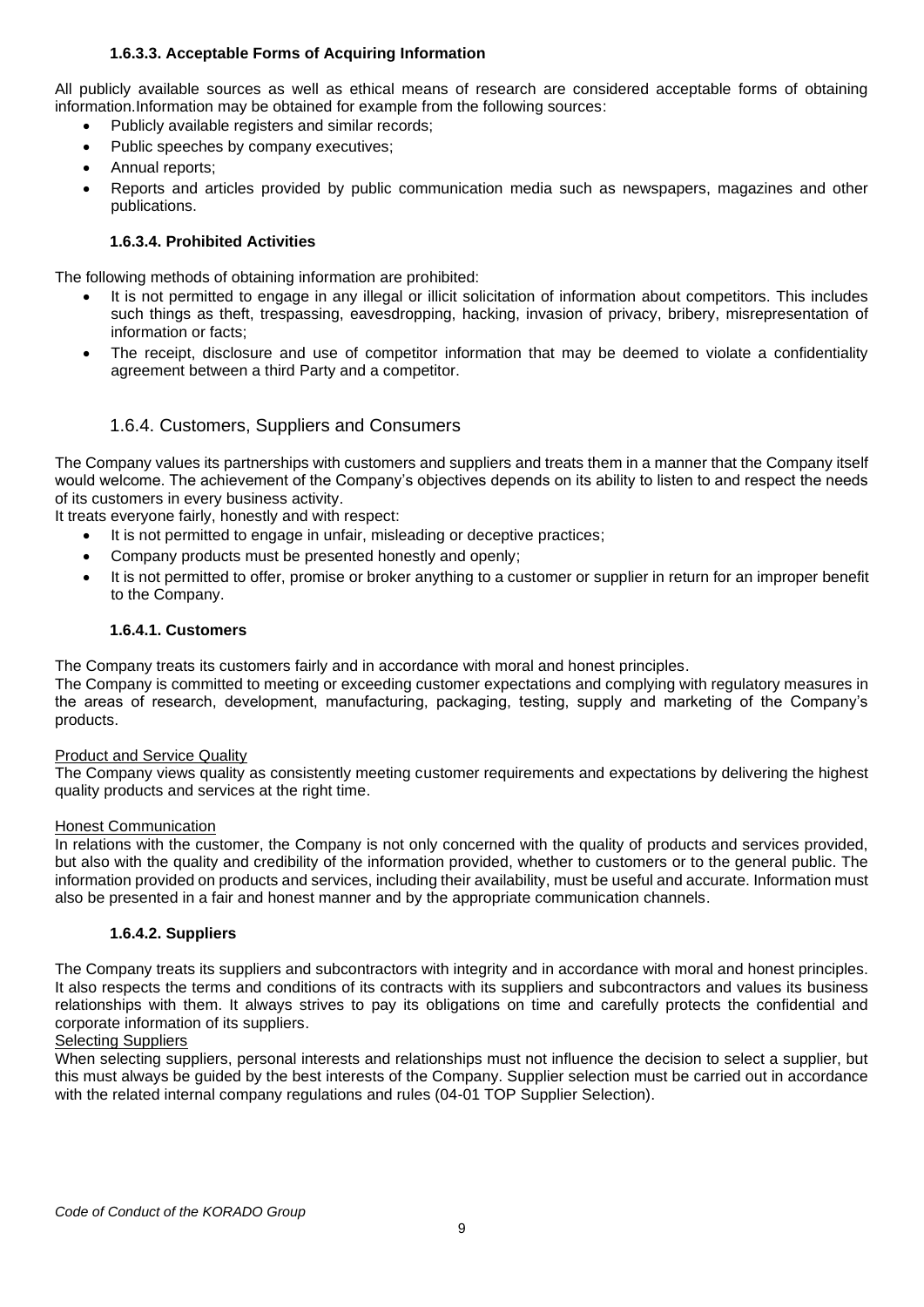# 1.6.5. Civil Society

#### **1.6.5.1. Human Rights**

The Company respects the dignity and human rights of every individual. It is the duty of the Company to respect human rights in accordance with the Charter of Human Rights and Freedoms, not only in the workplace but also within the Company's sphere of influence.

- The Company condemns the use of forced labour and exploitation of children (child labour) and expects suppliers and customers to comply with this principle.
- The company respects its employees' statutory freedom of association.
- Employees are remunerated in a manner commensurate with their performance and are given the opportunity to improve their skills and qualifications.
- Discrimination in any working position in the Company's employment is prohibited on the basis of race, sex, age, religion or any characteristic protected by law.
- The Company provides a safe and healthy work environment.

## **1.6.5.2. Communication with the Public**

Any communication through the media is potentially important and has a significant impact on how the Company and its business activities are perceived by the public. It is therefore essential that all channels of communication are trustworthy, and it is also essential that the channels of communication used comply with any conditions set out by law or regulatory principles. All communication channels must provide accurate information.

#### **1.6.5.3. Environment**

Care for the environment is one of the KORADO Group's top priorities. The KORADO Group's production and business activities always and everywhere respect and comply with laws and regulatory measures for environmental protection. The basic principle applied throughout the KORADO Group is to respect and care for the physical and mental health of all people and to protect the environment in all activities and operations carried out by the KORADO Group. Every employee of the Company has a vital role to play in achieving these commitments in relation to the environment, health and safety.

#### **1.6.5.4. Compliance with Laws, Rules and Regulations**

Being a good employee means complying with all applicable laws, rules and regulations that define the complex business activities of research, development, manufacturing, marketing, sales and distribution. The Company cooperates with all legal authorities and conducts its operations in compliance with all regulatory measures. It is always prepared to accept changes in the law and standards related to its business activities.

#### **1.6.5.5. Boycotts, Economic Sanctions and Other Export/Import Regulations**

The Group's parent company is based in the Czech Republic, which is a member of the European Union. All of the KORADO Group's activities, including those of its foreign subsidiaries, must comply with applicable laws that generally prohibit the refusal to trade with other countries, companies or persons.

The Company may not export or import from embargoed countries, including those embargoed by the European Union. This prohibition also applies to countries, organisations or individuals against whom a ban on contact has been declared by any Czech government agency or the European Union.

#### **1.6.5.6. Political Activities**

Personal political activities in accordance with all laws and KORADO Group guidelines are accepted.

Individual political activities:

- The Group will not reimburse an employee for expenses related to personal political activities;
- Performance of work for the Company must not be influenced by one's own political views or political affiliation;
- Use of the Company's reputation or assets, including working time, for personal political activities and interests is prohibited;
- If an employee plans to accept a public position, they must inform their supervisor.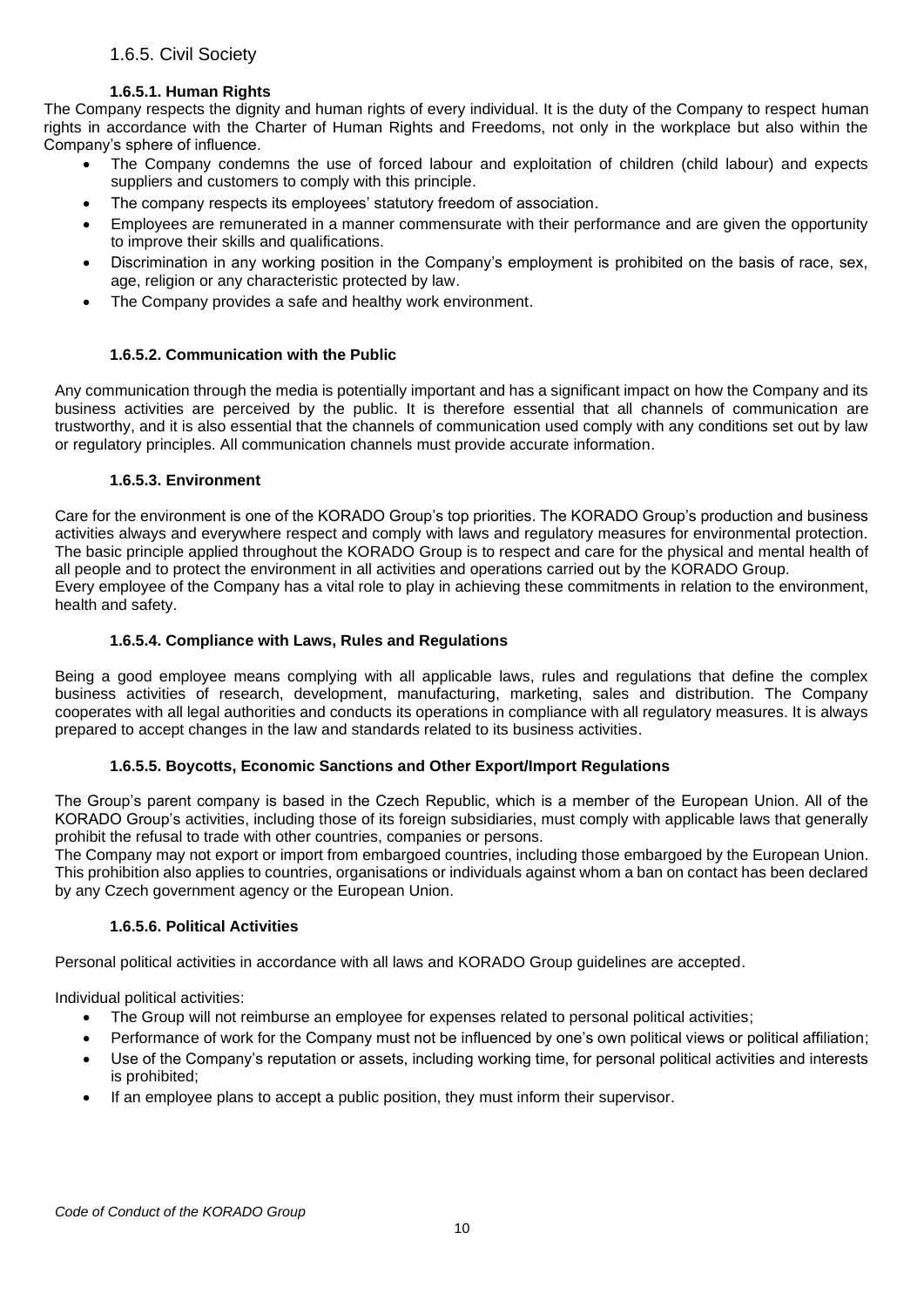# **1.7. Acting in Accordance with Moral and Honest Principles in Human Resources Management**

# 1.7.1. Work Environment

# **1.7.1.1. Employee Privacy**

The Company respects the privacy of its employees. It handles their personal information responsibly and in accordance with the law. This applies not only to the duration of employment but also to the period after its termination and includes personal information relating to former employees.

The privacy of employee communications, including email and intranet/Internet, is governed not only by local legislation but also by the relevant business and operational needs of the Company. In particular, it is the Company's responsibility to monitor the use of communications technologies owned by the Company. The Company is obliged to investigate any misuse of such technologies, especially if it would be in violation of local legislation.

## **1.7.1.2. Fair Treatment**

This section of the Code of Conduct addresses in particular the issue of fair treatment of employees by the Company and:

- Prohibits favouritism in hiring, evaluation, compensation, training, promotion, etc., based on personal relationships and other criteria unrelated to an individual's performance or abilities;
- Penalises failure to respect confidentiality of information;
- Prohibits sexual harassment and discrimination in pay and promotion.

The Company:

- Avoids differences in compliance requirements for employees based on their job title;
- Undertakes to provide full information when recruiting new employees, etc.

Treating employees fairly also means that the Company respects the right of each person to express constructive dissent or dissenting opinions. The Company thus creates space for each employee to express their own opinion freely without risk of intimidation or sanctions. Open communication, including a willingness to accept both agreeing and disagreeing views, is essential both for a positive working environment and for achieving maximum success in all Company activities.

#### **1.7.1.3. Health and Safety**

The Company acts with regard to the safety and health of the general public and with regard to the environment (in accordance with OŘA 11 Ecology, 12 Occupational Health and Safety and Fire Safety).

The Company is committed to ensuring the safety and health of all employees, not only within its premises but also on business trips.

Employees are required to comply with all safety regulations and take care not to endanger themselves, co-workers, other persons or cause material damage.

Any accidents or work-related injuries must be reported and all possible measures must be taken to prevent the risk of accidents with the aim of continuously improving work performance.

#### Drugs and Alcohol

All employees are prohibited from using drugs and alcohol.

The possession, sale or use of illegal drugs on company premises or at company-sponsored events is also prohibited. Any violation of this prohibition must be reported immediately to your supervisor.

#### **1.7.1.4. Workplace Harassment**

The Company strives to maintain a dignified working environment and good interpersonal relations in all workplaces, where all employees are respected without any suggestion of superiority over or harassment of each other. Such harassment in the workplace is a form of discrimination, which is generally defined as verbal or physical conduct towards another person because of certain personal characteristics such as race, gender, age or religious beliefs (faith), as well as interference with the personal sphere of employees by stirring up negative sentiments or disputes in terms of their attitude towards the SARS-CoV-2 vaccination or otherwise. Workplace harassment then means any activity that inappropriately or unreasonably creates an environment of intimidation, hostility or insult (attacks) towards an individual or group of people.

In the Company, no physical, psychological and/or sexual harassment is tolerated. In the Company, any form of abuse, humiliation, harassment or diminution of human dignity or discrimination is not and will not be tolerated.

Each employee is expected to create an atmosphere of mutual respect, trust, loyalty and belonging without which it is impossible to work together and achieve good long-term economic results.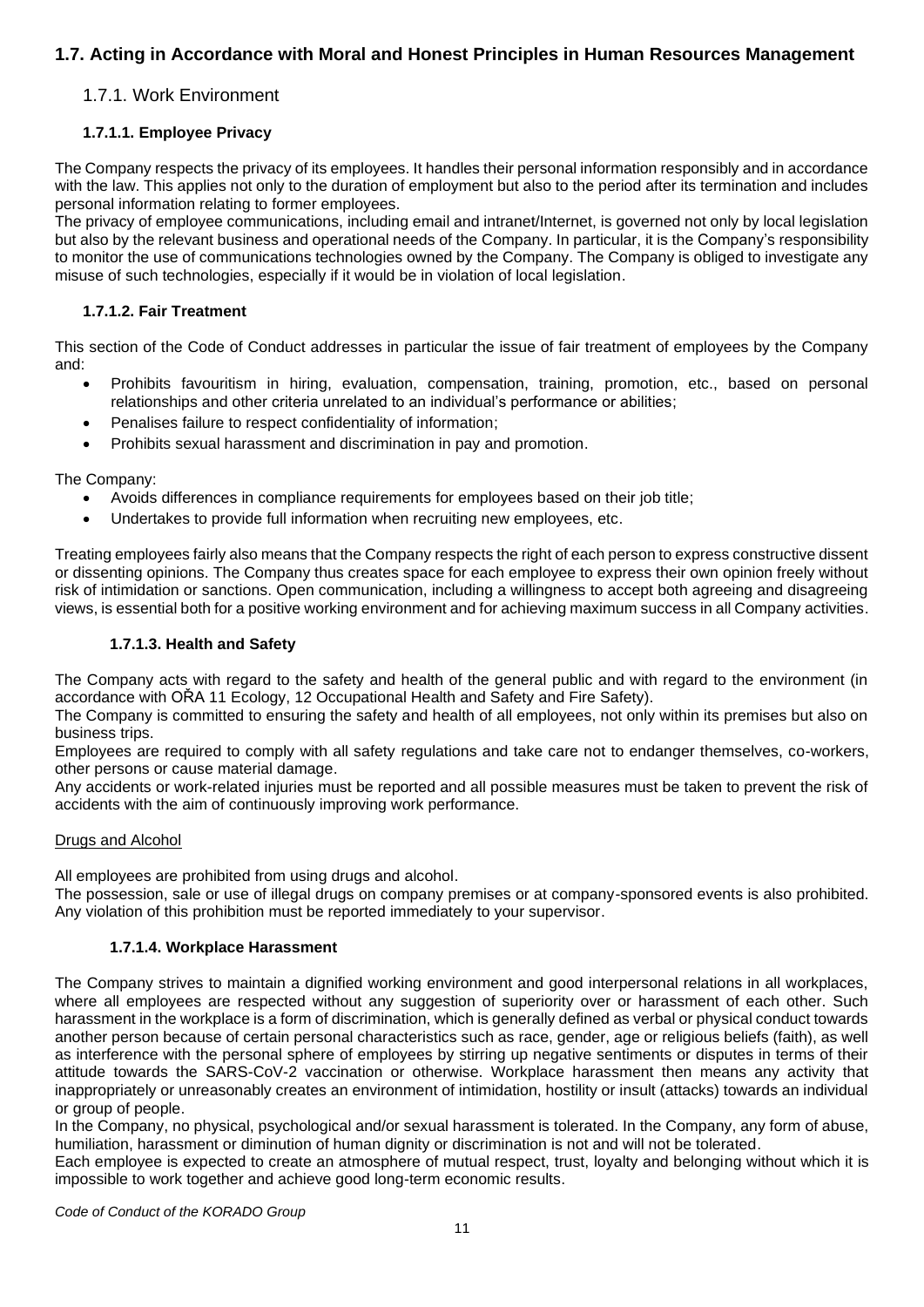Forbidden:

- **Violence in the workplace**. Any threats, violence, intimidation, malicious behaviour or any manifestation of violence is seen as a gross violation of the Code and will be directly sanctioned if violent behaviour is detected.
- **Sexual harassment**. This means repeated advances of a sexual nature that are not welcomed by the other person. Such behaviour is a serious threat to human dignity and affects both women and men. It includes, but is not limited to, sexual requests in exchange for employment benefits or, conversely, the coercion of sexual affection under threat of various punishments or measures leading to the disadvantage of the person being harassed.

If anyone feels that they are being harassed or discriminated against; for example, in terms of their attitude to SARS-CoV-2 vaccination or anything else, they should tell the "perpetrator" that they are uncomfortable. If, however, someone finds this type of direct response inappropriate or ignores the response, the matter should be taken up with a supervisor and/or members of the Ethics & Compliance Committee (i.e. Head of Management Systems, Head of HR & Payroll, Head of Risk Management, Security Technician, Head of the CEO Secretariat).

# **1.8. Implementing the Code of Conduct**

# 1.8.1. Monitoring Compliance with the Code of Conduct

All employees of the Company must be aware that any violation of the ethical standards set out in the Code of Conduct will be considered a breach of duty within the meaning of the Labour Code.

Employees of the Company may report violations of the Code of Conduct to their supervisor or to any member of the Company's Senior Management, the Supervisory Board or the Board of Directors or to a member of the Ethics & Compliance Committee. Notification may be made orally, in writing, by e-mail or by telephone at any time.

A supervisor, a member of the Company's Senior Management, Supervisory Board or Board of Directors or a member of the Ethics & Compliance Committee to whom a violation of the Code of Conduct has been reported is obliged to address and resolve it.

The Company declares that no sanctions will be directed against any employee who reports a suspected violation of the Code of Conduct and that they will not be disadvantaged in any way.

The Company recognises the sensitivity of these issues and guarantees the absolute confidentiality of the identity of persons reporting suspected violations of the Code of Conduct.

#### **1.8.1.1. Responsibility and the Ethics & Compliance Committee**

The Company's Ethics & Compliance Committee, with oversight from members of Senior Company Management and Internal Audit, is responsible for compliance with the Code of Conduct. The Ethics & Compliance Committee (ECC) is composed of the Committee Chairperson, the Head of Management Systems, and the Head of Risk Management, Head of Human Resources and Payroll, HSE Technician and one of the members of hte Supervisory Board elected by the employees of KORADO, a.s. In addition to the competencies given directly by the Code of Conduct or related documents, the Ethics & Compliance Committee may, at its discretion or at the initiative of SCM or individual members of the Supervisory Board, perform other activities of a similar nature, including a review of risk events or persons.

The Ethics & Compliance Committee meets at least once every six months to evaluate the previous period and, in the absence of external suggestions, to discuss opportunities for improvement. Prior to each meeting, the Head of Internal Audit will always send information on the outcome of the investigative checks to the ECC Chair. The CEO attends the ECC meetings as a representative of SCM. The Chairman of the ECC will inform the members of SCM of the proceedings and the results of the meeting.

#### **1.8.1.2. Investigation of a Potential Breach of the Code of Conduct**

The Company takes all reports regarding potential violations of the Code of Conduct seriously and is committed to investigating all allegations in a credible manner and with the highest level of confidentiality. Investigations may be conducted by members of IA and the ECC. Employees concerned in an investigation into a possible breach of the Code of Conduct have the right to be heard before a final decision is made.

#### **1.8.1.3. Decision**

The ECC makes decisions on all potential violations of the Code of Conduct and discipline, but may also delegate certain decisions to members of all levels of management. If a violation of the Code of Conduct is proven, the severity of the violation must be determined and disciplinary action taken.